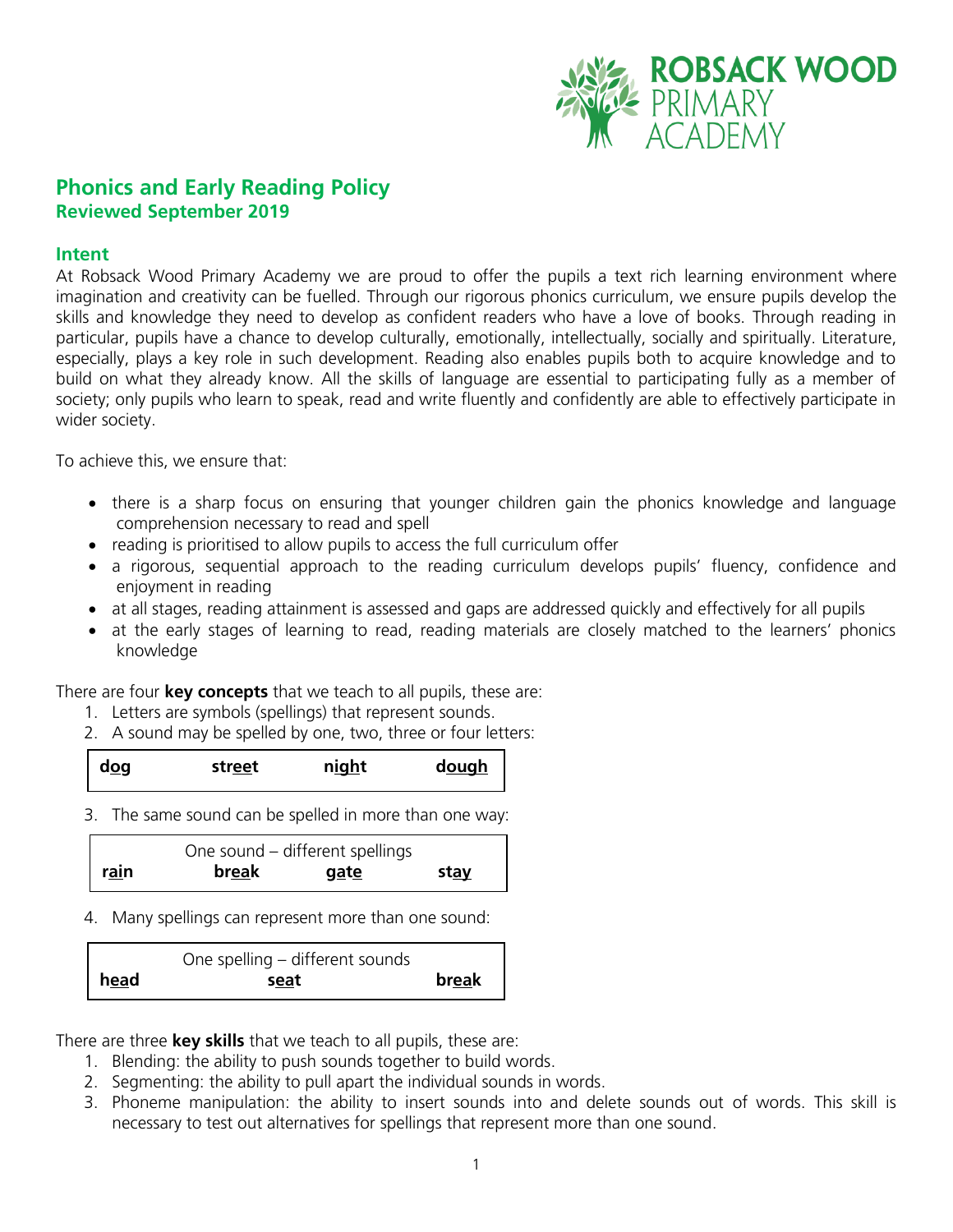In order for all pupils to make rapid progress through the cumulative stages of our programme, we adopt a mastery approach where pupils quickly progress through the units. Teachers rapidly identify and plug and gaps in knowledge and/or skills already covered, while at the same time, moving on to teach new code knowledge and understanding of the concepts (we view 75-85% accuracy as sufficient for pupils to move on).

It must always be remembered that phonics is the step up to *fluent word recognition*. Automatic and effortless reading of all words is the ultimate goal. By repeated blending, segmenting and manipulation of words, pupils get to know them, and once this happens they should be encouraged to read them straight off in reading text, rather than continuing to sound and blend them aloud because they feel that this is what is required.

## **Implementaiton**

Throughout the Academy, we adopt a quality first synthetics phonics programme, with a linguistic approach. This provides a comprehensive system with which we teach reading, spelling and writing throughout the primary years. We have carefully selected our phonics programme to meet the needs of our most vulnerable pupils by taking phonographic approach, which means we start with what all pupils acquire naturally and right from the start: the sounds of their own language. We teach that letters, or combinations of letters, called graphemes are the agreed ways in which we represent these sounds. A key part of our programme is the reduction of the cognitive load, which can lead to particular groups of pupils not making rapid progress.

Our focus is on long term learning by: practicing the skills, learning the code and enhancing conceptual understanding. These aspect will be encountered again and again throughout carefully designed cumulative programme.

### **Pre-Initial Code (throughout Early Years)**

Prior to beginning the Initial Code, activities concentrate on developing pupils' speaking and listening skills, phonological awareness and the key skills of oral blending, segmenting and manipulation. These experiences are intended to be used as part of a broad and rich language curriculum that has speaking and listening at its centre, links language with physical and practical experiences, and provides an environment rich in print and abundant in opportunities to engage with high quality books. This phase paves the way for pupils to make a good start when they begin the Initial Code.

#### **The Initial Code (Reception)**

From the very start of Reception, pupils begin to learn the Initial Code (Units 1-11) using the key skills to read and spell CV, CVC, VCC, CVCC, CCVC, CCVCC, CVCCC and CCCVC words. Lesson structures 1-5 establish a clear structure for the teaching of phonics sessions, prioritising word building whilst also teaching the key skills. Alongside, pupils are taught high frequency words ("words that you find in books") which may use alternative sounds or spellings that pupils will not yet have encountered as part of the programme, but are likely to encounter in their reading (e.g.  $is$  and  $the$ ).

#### **The Extended Code (Year 1 and Year 2)**

This is a continuation of the Initial Code, but moves pupils on to vowel digraphs (Units 12-50). Units are taught in blocks of common sounds, which are later returned to and extended in a systematic way. Lesson structures 6-10 build upon the lessons taught in the Initial Code, whilst extending skills and concepts. The consistent underlying approach enables pupils to make links and develop their skills and knowledge highly effectively.

#### **Polysyllabic Words (Year 1 onwards)**

Lesson structures 11-15 teach the following key skills:

- **Seamenting**: separating words into syllables and taking each syllable in turn and segmenting it into sounds
- **Blending**: blending sounds into syllables and in turn blending syllables into the word

The **key knowledge** taught is: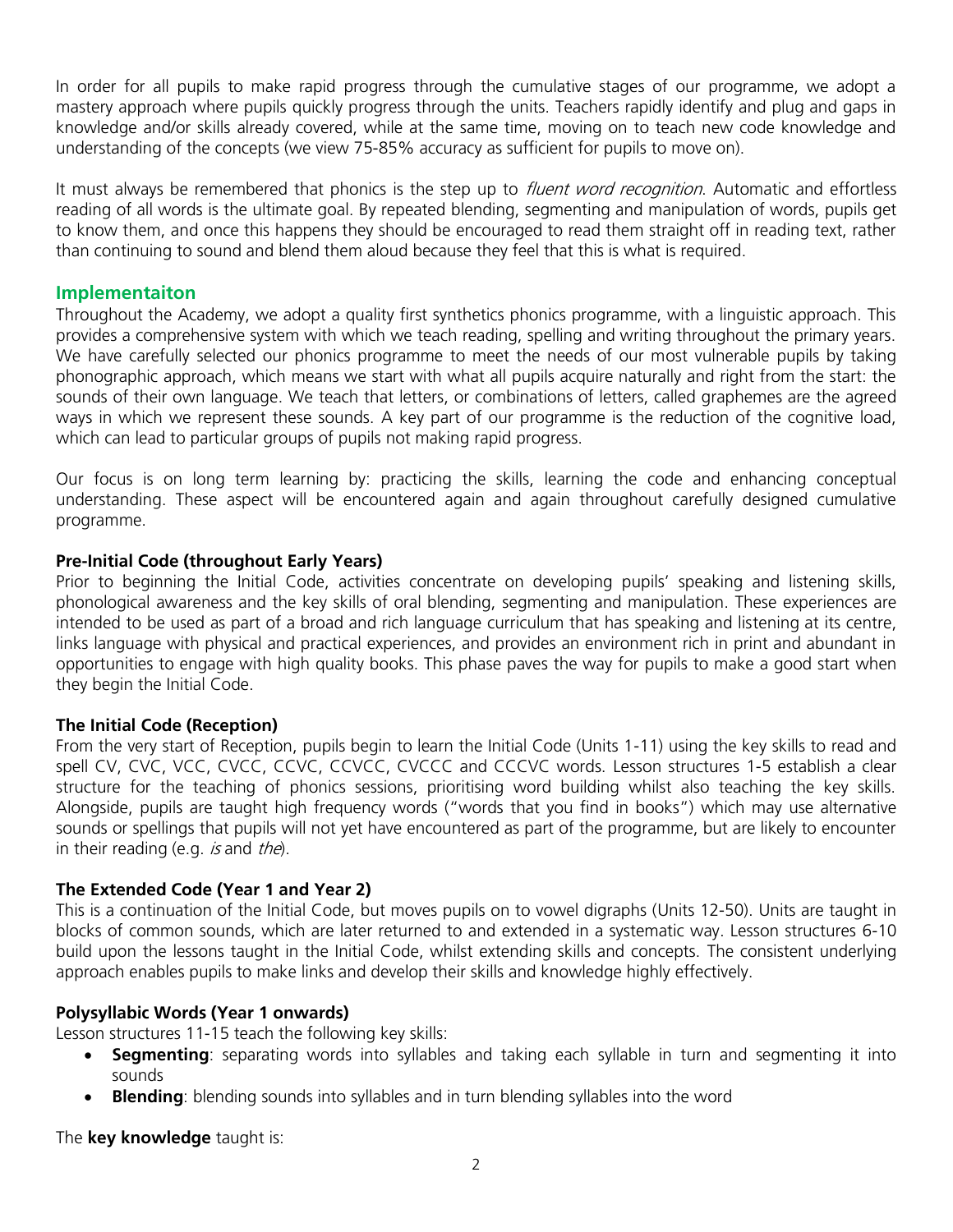- some words are made up of more than one syllable
- the spelling of some common syllables, such as prefixes and suffixes
- some polysyllabic words contains "schwas"

We begin with teacher led sessions (Lessons 11-12), and the move to pupil led sessions (Lessons 13-14) and eventually onto analysing polysyllabic words (Lesson 15) as the pupils become more proficient. These session are taught at least weekly, in addition to the Code.

We understand that new sounds learned may only be held in "temporary custody" and pupils require many opportunities to rehearse and consolidate before they are ready to use sounds learned to write independently. For this reason, pupils are not asked to spell using code that is new to them. Instead, pupils revisit prior learning for the writing component of their sessions.

#### **Early reading**

As pupils move through the Initial Code, they will be reading materials are closely matched to the learners' phonics knowledge. In this way, pupils will be encouraged to use their phonics skills and knowledge as their primary reading strategy. As pupils find that they can decode words quickly and independently, they will read more and more so that the number of words they can read automatically builds up. Increasing the pace of reading is an important objective. Pupils will be encouraged to read aloud as well as silently for themselves.

As pupils progress through the Extended Code, many pupils will begin reading longer texts with more complex words independently and with increasing fluency.

This process culminates in a shift from learning to read to reading to learn. Pupils then move on to reading both for pleasure and for information.

### **Meeting the needs of all**

The timeline set out above will always be adjusted and adapted to meet the needs of all learners and to ensure that every child gains the building blocks they need to become a successful reader. Where a pupil continues to need to support with their developing phonemic understanding at Key Stage 2, this will be provided through targeted interventions. Careful thought will always be given to the provision of appropriately structured work for pupils with SEND, often through intervention groups. Our approach is multisensory: oral rehearsal followed by listening, and then the physical process of writing.

#### **IMPACT**

Throughout the teaching sequence, teacher assessment is used to identify pupils who are not grasping 75-80% of new learning. These pupils are targeted for rapid intervention.

In Reception, pupils will be assessed termly on the Code they have been taught.

In Year 1, a mock phonics screening in carried out on a termly basis to identify individual gaps in knowledge and understanding, as well as any systemic gaps.

We use Phonic Tracker from Reception to Year 2 to support our analysis of individual pupil's progress.

As pupils begin to learn to read, they move to banded books and their progress through the bands is carefully tracked and analysed. PM Benchmarking is used to identify particular strengths and weaknesses and next steps.